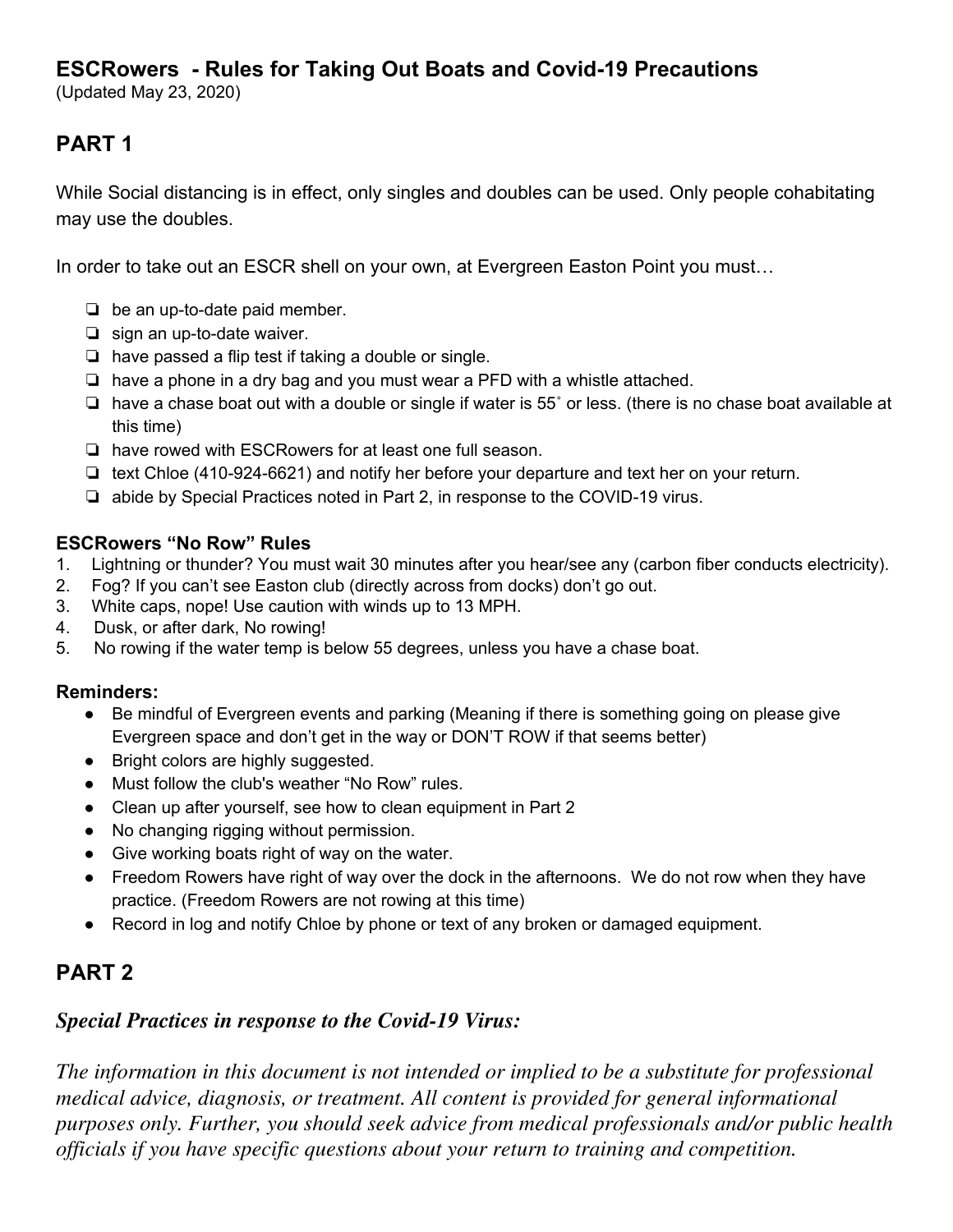*The knowledge and circumstances around COVID-19 are changing constantly and, as such, ESCR makes no representation and assumes no responsibility for the accuracy or completeness of this information. The guidelines in this document are subject and subordinate to federal, state and local laws, rules, ordinances and regulations that apply to your location ("Applicable Laws"). ESCR does not condone or recommend disregarding or engaging in conduct not in conformity with Applicable Laws. In the event of any conflict or inconsistency between the guidelines in this document and any Applicable Laws, the Applicable Laws shall control.*

### 1. **Return to Training/Athlete Health Monitoring**

- Any individual returning to the boathouse or to a training environment needs to have been in that general geographic location for 14 days prior to coming to the boathouse.
- Any individual known to have been exposed to a person who has been sick and/or diagnosed with COVID-19 must self-report to a designated person at the club if the rower was physically present at the boathouse within the prior 14 days, and the individual must self-quarantine for 14 days before returning.
- All individuals must self-monitor for symptoms of COVID-19 daily. If their temperature is 100.4 degrees or over, the person should not come to the boathouse.
- If someone feels sick, they should not be rowing. The individual should reach out to his or her doctor for assistance.
- If an individual has had a documented case of COVID-19, they will need a note from their doctor indicating they are cleared to resume participation in training.

### 2. **Outdoor Facility Use**

- Organizations must follow state and local guidelines pertaining to parks and public waterways in the operation of on-the-water training.
- Athletes should use their own equipment or the same pieces of equipment daily if unable to have their own  $-\sin\theta$  (1x), oars, and adaptive equipment such as seat cushions, grip aids, etc.
- The athlete should carry their specific oar set to and from the dock.
- All oars should be wiped down with disinfectant after use.
- If shared equipment is being used, equipment should be thoroughly cleaned and disinfected before and after each use
- Adaptive equipment should be wiped down with disinfectant before and after use.
- When launching/landing, social distancing should be maintained. Multiple boats on the dock allowed only if proper social distancing requirements are met

## **How to Clean and Disinfect Rowing Equipment**

- Upon arrival use hand sanitizer before touching equipment
- PFD/waist life jackets will be assigned with your name on them and a whistle attached in shed on an assigned hook.
- You will have your own phone in a waterproof pouch
- Bleach and spray bottles will be in the shed. A new batch must be mixed each day.
- Prepare a bleach solution in the spray bottle by mixing  $1\frac{1}{2}$  Tablespoons of bleach in 3 cups of water.
- Fill lines are marked for water in the spray bottle and there is a marked cup to pour the bleach in to the spray bottle.
- Bleach solutions are effective for up to 24 hours.
- Place oars in the rack.